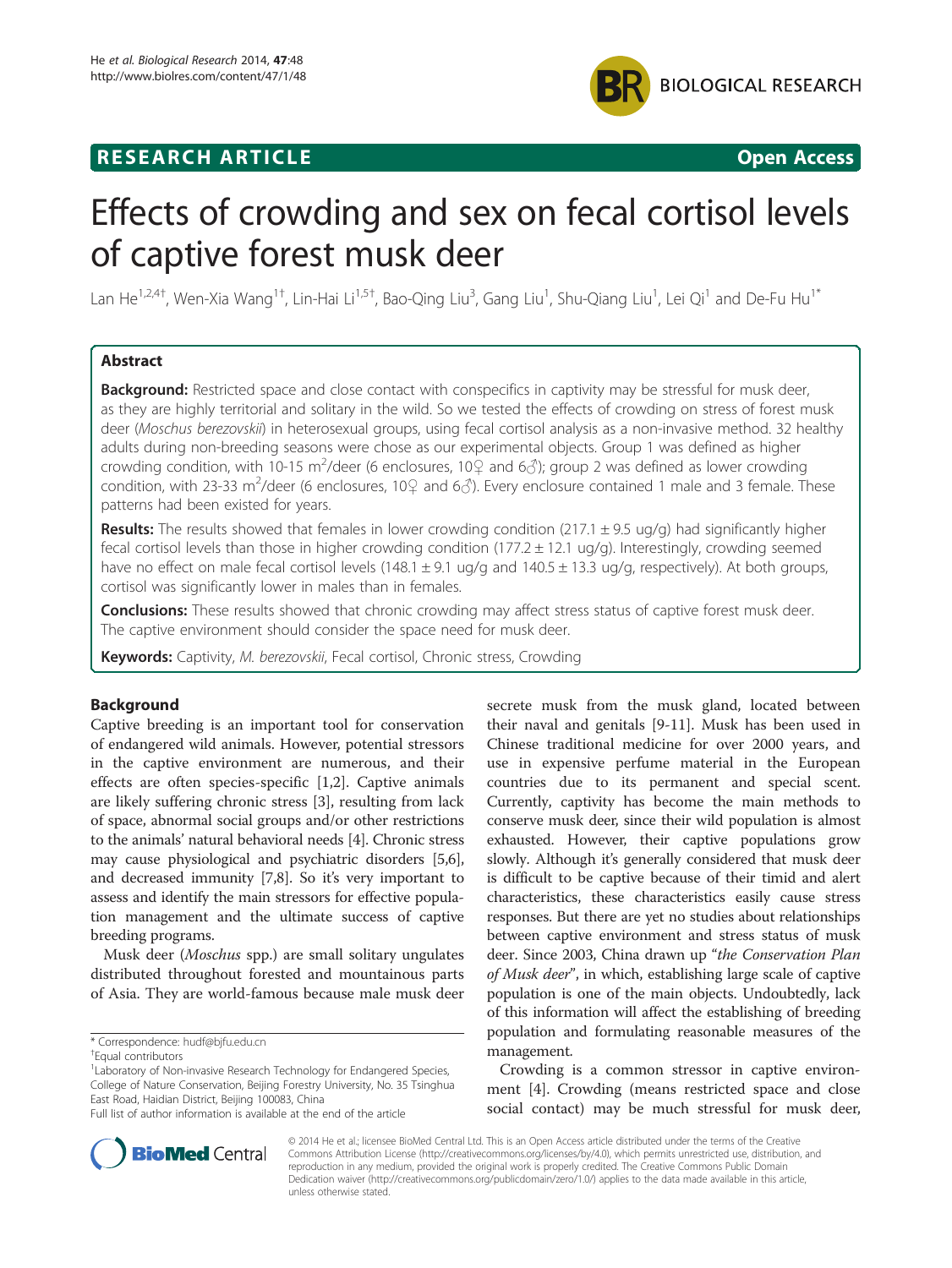<span id="page-1-0"></span>since they are solitary and territory animals in the wild; however no relative experiments have been reported.

Here, we used a non-invasive method to test the relationship between captive environment and stress status of forest musk deer (M. berezovskii), one of the main captive species of musk deer in China, in order to help understanding the reason of difficult population development in musk deer, and improving welfare and conservation of these animals.

The objectives of this study were to (1) test whether different crowding condition (which means restricted space and close contact with conspecifics) affect fecal cortisol concentration (FCC) of musk deer; (2) test whether female and male musk deer response differently to crowding conditions, when they are reared in heterosexual groups.

## Results

Only 4 individuals had extreme FCC that was 2SD above baseline, two were the female in group 1, one was the female in group 2, and one was the male in group 2 (Tables 1 and 2), these values were excluded and baselines were recalculated. The FCC fluctuated, but most values were within 95% confident interval. The

Table 1 The highest and lowest value, variation range, and standard errors of female FCC  $(n = 20)$ 

|                    | Musk<br>deer   | Highest<br><b>FCC</b><br>(ug/g) | Lowest<br><b>FCC</b><br>(ug/g) | <b>Variation</b><br>range of<br>FCC (ug/g) | <b>Standard</b><br>error |
|--------------------|----------------|---------------------------------|--------------------------------|--------------------------------------------|--------------------------|
| Higher<br>crowding | 1              | 145.6                           | 121.7                          | 23.9                                       | 3.0                      |
|                    | $\overline{2}$ | 179.1                           | 128.9                          | 50.2                                       | 6.3                      |
|                    | 3              | 273.7*                          | 177.6                          | 96.1                                       | 12.2                     |
|                    | $\overline{4}$ | 268.4*                          | 190.2                          | 78.2                                       | 23.3                     |
|                    | 5              | 186.3                           | 133.8                          | 52.5                                       | 6.1                      |
|                    | 6              | 236.8                           | 135.5                          | 101.3                                      | 12.0                     |
|                    | 7              | 193.8                           | 153.9                          | 39.9                                       | 5.6                      |
|                    | 8              | 232.4                           | 167.2                          | 65.2                                       | 9.1                      |
|                    | 9              | 226.2                           | 169.6                          | 56.6                                       | 8.2                      |
|                    | 10             | 211.7                           | 170.8                          | 40.9                                       | 6.3                      |
| Lower<br>crowding  | 1              | 239.4                           | 165.6                          | 73.8                                       | 9.5                      |
|                    | $\overline{2}$ | 319.9*                          | 208.4                          | 111.5                                      | 14.0                     |
|                    | 3              | 296.5                           | 181.6                          | 114.9                                      | 14.2                     |
|                    | $\overline{4}$ | 206.8                           | 181.0                          | 25.8                                       | 4.0                      |
|                    | 5              | 249.7                           | 185.4                          | 64.3                                       | 8.3                      |
|                    | 6              | 252.4                           | 175.6                          | 76.8                                       | 10.6                     |
|                    | 7              | 265.9                           | 169.9                          | 96.0                                       | 12.9                     |
|                    | 8              | 285.5                           | 194.4                          | 91.1                                       | 12.0                     |
|                    | 9              | 241.8                           | 195.8                          | 46.0                                       | 6.5                      |
|                    | 10             | 230.8                           | 175.7                          | 55.1                                       | 7.3                      |

Note: \*represent values that 2SD above the baseline.

| Table 2 The highest and lowest value, variation range, |  |  |  |  |  |  |  |
|--------------------------------------------------------|--|--|--|--|--|--|--|
| and standard errors of male FCC $(n = 12)$             |  |  |  |  |  |  |  |
|                                                        |  |  |  |  |  |  |  |

|                 | Musk<br>deer   | <b>Highest</b><br>FCC<br>(ug/g) | Lowest<br><b>FCC</b><br>(ug/g) | Variation<br>range of<br>FCC (ug/g) | <b>Standard</b><br>error |
|-----------------|----------------|---------------------------------|--------------------------------|-------------------------------------|--------------------------|
|                 | 1              | 157.1                           | 123.1                          | 34.0                                | 8.5                      |
|                 | $\mathfrak{D}$ | 180.0                           | 116.0                          | 64.0                                | 7.9                      |
|                 | 3              | 166.5                           | 122.2                          | 44.3                                | 6.8                      |
| Higher crowding | 4              | 184.8                           | 134.4                          | 50.4                                | 6.6                      |
|                 | 5              | 179.6                           | 108.8                          | 70.8                                | 9.6                      |
|                 | 6              | 187.7                           | 125.4                          | 62.3                                | 8.9                      |
|                 | 1              | 181.5                           | 109.0                          | 72.5                                | 11.9                     |
|                 | $\overline{2}$ | 180.7                           | 114.8                          | 65.9                                | 7.8                      |
| Lower crowding  | 3              | 194.3                           | 110.9                          | 83.4                                | 10.2                     |
|                 | 4              | 192.8                           | 114.3                          | 78.5                                | 12.6                     |
|                 | 5              | 170.9                           | 94.3                           | 76.6                                | 9.5                      |
|                 | 6              | $212.3*$                        | 115.9                          | 96.4                                | 12.3                     |

Note: \*represent values that are 2SD above the baseline.

ranges of FCC changed from 23.9 to 101.3 ug/g, 25.8 to 114.9 ug/g for females reared in higher and lower crowding conditions, respectively (Table 1). And the FCC ranges changed from 34.0 to 70.8 ug /g, 65.9 to 96.4 ug/g for males reared in higher and lower crowding conditions, respectively (Table 2).

For the mean baseline values, FCC of females reared in group 1 was 177.2 ug/g, which was significantly lower than that of the group 2, 217. 1 ug/g (Figure 1)  $(t = -2.599)$ ,

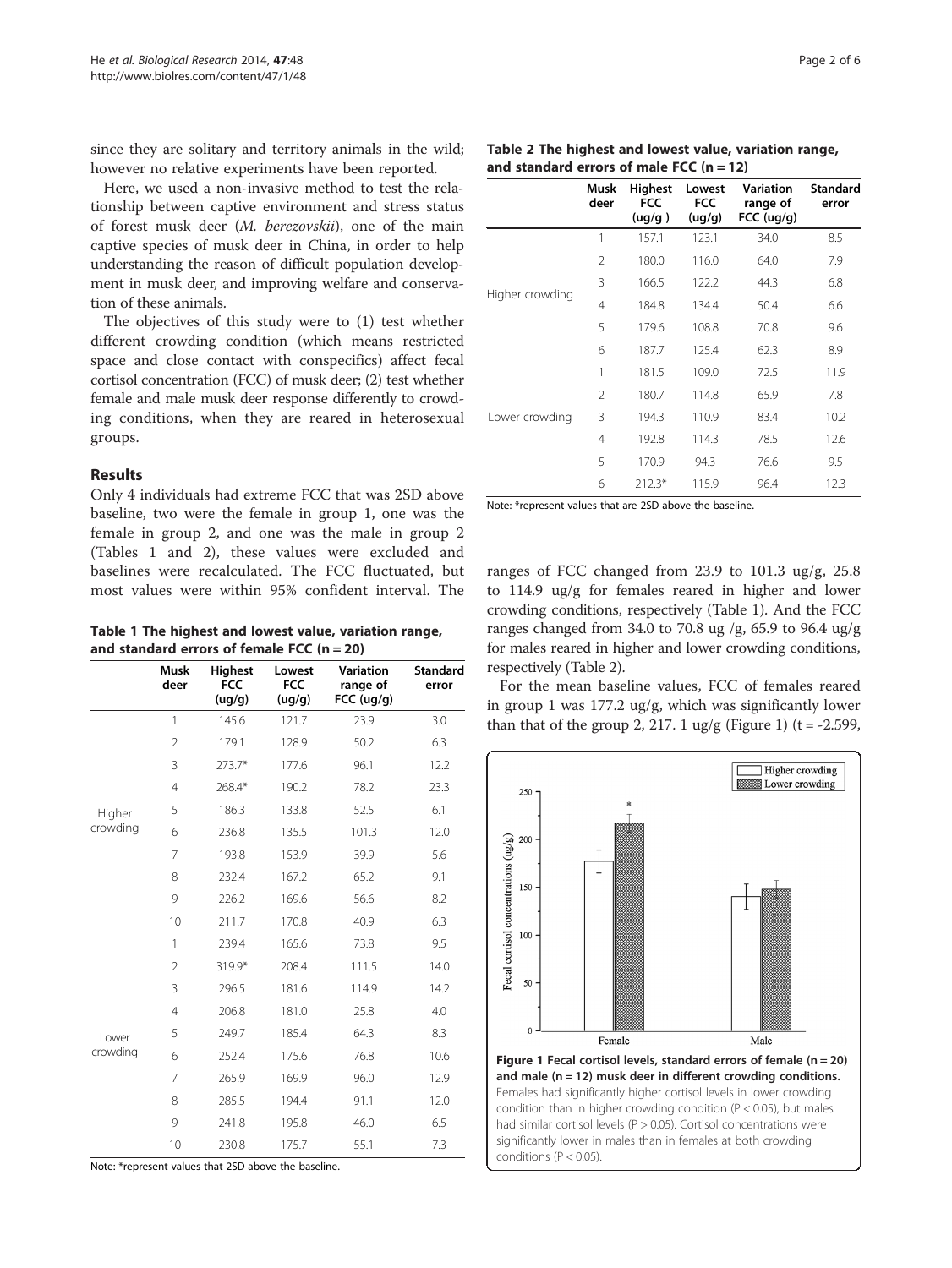$P = 0.018$ ). But for males, FCC were 148.1 ug/g and 140.5 ug/g in group 1 and group 2 respectively, without significant differences (Figure [1\)](#page-1-0) ( $t = 0.468$ ,  $P = 0.650$ ).

There was significantly differences when take sex into account. FCC of females was 19.9% and 54.5% higher than that of the male musk deer reared in higher and lower crowding conditions, respectively  $(t = 2.719, P = 0.017;$  $t = 4.794$ ,  $P = 0.000$ ) (Figure [1](#page-1-0)).

# **Discussions**

#### Effect of chronic crowding stress

Captive environment is much different than wild environment, thus it would potentially stressed captive animals. There are many stressors in captive environment [\[4](#page-4-0)], and stress effect may be existing even when animals are reared in captivity for many generations [[12](#page-4-0)]. Crowding is one of the most important stressors in captive environment, which means less space and close contact with conspecifics. Most studies reported higher glucocorticoid levels according to crowding. For example, plasma cortisol levels of non-human primate in crowding groups were significantly higher than paired individuals [\[13-15](#page-4-0)]. Li et al. [[16](#page-5-0)] found that changes from large enclosures to small pens resulted in higher level of cortisol secretion in Pe're David's deer (Elaphurus davidianus).

However, in this study, compared with less crowding condition (217.1 ug/g), female musk deer housed in higher crowding condition (177.2 ug/g) had significantly lower FCC (Figure [1](#page-1-0)). These inconsistent glucocorticoid responses to crowding may due to different stress time, and different personality of species—different species may responses to the same stressors differently [\[1,2\]](#page-4-0). Forest musk deer are territory, solitary, shy, and timid mammals in the wild [\[11,](#page-4-0)[17](#page-5-0)]. However, in captivity, they are compelled to be housed with each other in an enclosure that is 40 to 132m<sup>2</sup>. No doubt that the increased social contact and decreased space were stressful for such solitary and shy animals. What's more, forest musk deer like jumping and running, that's their survival strategies evolved in the wild. However, the captive space is too small to exhibit this behavior, and they developed stereotyped behavior (such as repeated walk back and forth, constant jump up and down). Our investigation in other breeding centers show that forest musk deer in semi-free captive environment (more natural environment, larger space that is about 660 m<sup>2</sup> and about 200-300 m<sup>2</sup> per deer) have significantly lower stereotyped behavior than those in captive environment (certainly, the stereotyped behaviors did not disappeared). And we found that, adults in semi-free captive environment have less disease, such as diarrhea, dyspepsia, and abscess disease (unpublished data). Liu et al. [\[18\]](#page-5-0) also reported that diseases of forest musk deer decreased when they were reared in natural enclosures (about  $400 \text{ m}^2$ ). In this study, the rearing pattern is one

male with three female musk deer, the decreased cortisol levels of musk deer might be the response to close contact with conspecifics and lack of home range, which might become chronic stress as time passed.

Miller et al. [[19](#page-5-0)] reviewed that chronic stress will cause both increase and decrease of glucocorticoid levels. Shortly after the stress has begun, the hypothalamic-pituitaryadrenal axis may become activated, resulting in elevated corticoid output. However, with the passage of time, the body could mount a counter-regulatory response such that corticoid output rebounds below normal [\[19](#page-5-0)]. Recently, many researchers found the decreased glucocorticoid levels in captive or wild animals. For example, in free-living and wild-caught European starlings (Sturnus vulgaris) exposed to an experimental chronic stress consisting of unpredictable, and different rotating stressors, both baseline and stress-induced corticosterone are suppressed [\[20,21\]](#page-5-0), and sensitivity of the pituitary and adrenal gland are altered [[19\]](#page-5-0). Linklater et al. [\[22\]](#page-5-0) also suggested that captivity results decline of fecal corticoid levels in rhinoceros after translocation. In our study, the decreased cortisol levels of the captive forest musk deer may reflect the end stage of stress—because all of the experimental musk deer have been captive reared since they were born, such long time may bring them into the end status of the chronic stress.

An interesting but inexplicable phenomenon is that crowding seems don't affect stress of male forest musk deer, because males in both groups had similar FCC. One possibility is that male musk deer are highly stressed under captive environment, which might cover the crowding effect. Much more has been discussed below.

#### Sex difference of cortisol levels in heterosexual groups

In our study, crowding environment means less space and close social contact with conspecifics. Animals cope with social contact differently according to group type, group size, and gender. Our study show an apparently different cortisol levels in different sexes, males had significantly lower FCC than females (19.9% and 54.5% higher in female than in male). Sex differences in adrenocortical activity are not uncommon in other mammals. For example, female North American clouded leopards (Neofelis nebulosa) and female mouse lemur (Microcebus murinus) had significantly higher corticoid levels than males [[15](#page-4-0)[,23\]](#page-5-0). Other studies about glucocorticoid levels in rodents and humans according to gender are inconsistent. For example, adrenal weight is greater in the male hamster than in the female [[24](#page-5-0)]. However, other studies about rats showed that corticosterone concentration were higher in female than male rats [[25](#page-5-0),[26](#page-5-0)]. These sex differences may due to different gonadal hormone effect [\[27](#page-5-0)-[30](#page-5-0)], and glucocorticoid receptor and binding protein levels [\[30,31](#page-5-0)]. The sex differences may reflect underlying differences in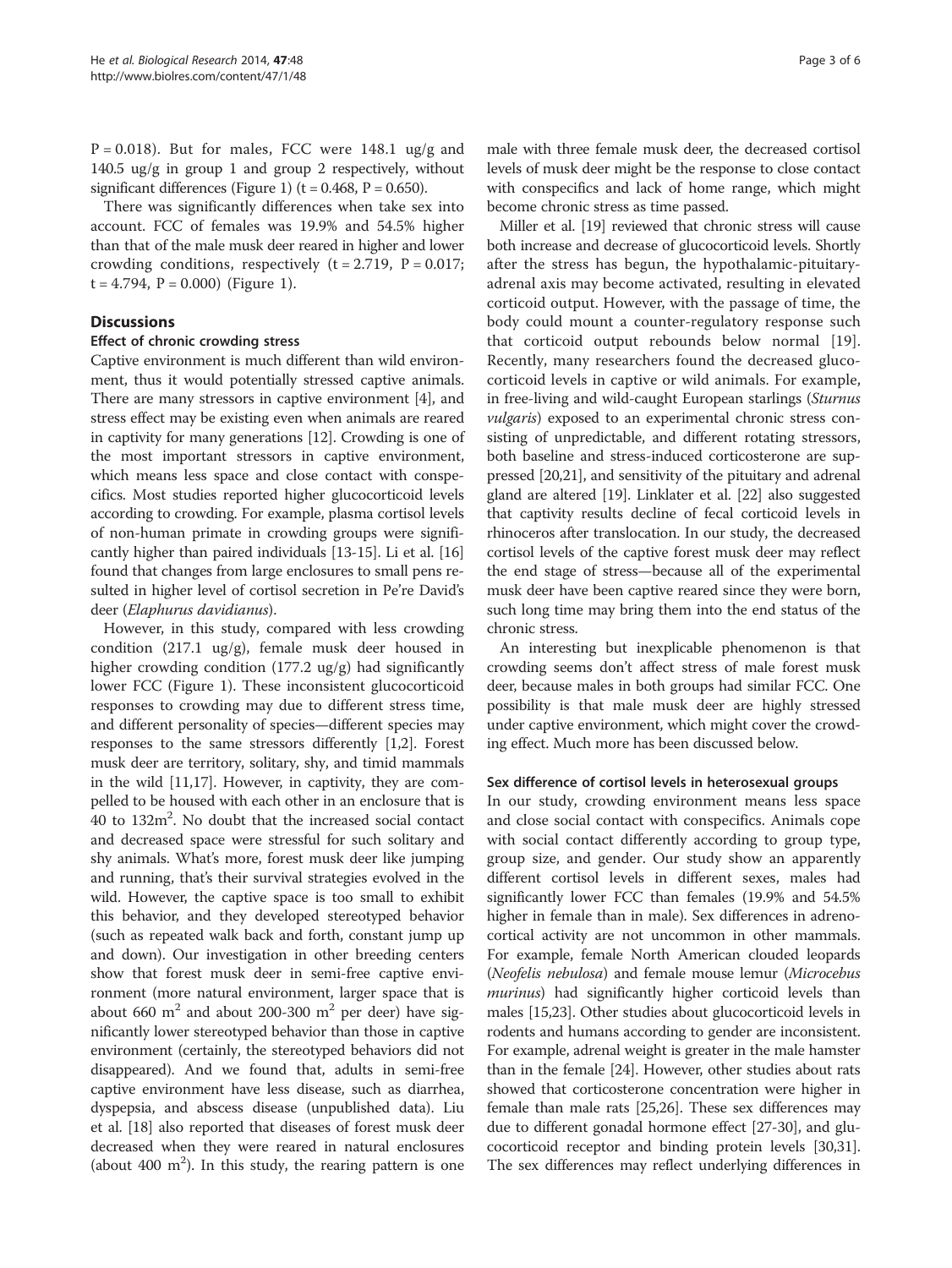steroid metabolism, excretion routes, and pituitary responsiveness [\[32](#page-5-0)].

However, in this study, the sex differences about cortisol levels in forest musk deer might reflect different stress status. Many studies about rodent and humans show that the female can influence male's behavior and physiology [\[33,34\]](#page-5-0). Naturally, musk deer are solitary, even the female and male musk deer encounter and stay with each other briefly only during breeding seasons, and they separate and return to their own territories as soon as mating succeeded/ended [\[11\]](#page-4-0). In captivity, several male forest musk deer are reared together with several females in an enclosure (in our study, the rearing pattern is one male with three female), all the year round. Such unnatural environment may cause chronic stress; female musk deer may enhance the stress of male individuals. Our investigation show that, when the male and the female forest musk deer are reared separately during the non-breeding season—several males live together in an enclosure without see each other (everyone has an individual house), and are allowed by turns to play and move in the outside yard. Their fecal cortisol levels are similar with females at the non-breeding seasons. So it could be speculated that, the long-term exist of female musk deer might enhance the stress of males, leads to lower cortisol levels in the males. It seems to explain, at least part of, the reasons of higher mortality in the male than in the female forest musk deer ([\[35\]](#page-5-0), and our unpublished data). And during the mating seasons, many centers lack the seed breeding male forest musk deer (our surveys), which might be the results of chronic captive stress. Fortunately, in recent years, some centers began semi-free rearing practices, which may improve welfare of musk deer.

However, other ungulates, such as red deer (Cervus elaphus), did not found significant differences between sexes [\[36](#page-5-0)]; but they performed the study on an undisturbed red deer herd, kept in a 45-ha enclosure. While in our study, the forest musk deer are captive in an environment with restricted space (only less than  $132m^2$ ). What's more, red deer is social species, while forest musk deer is solitary animals. In the captive environment, however, they are compelled to live with conspecifics. Such unnatural environments may induce highly stress.

It's a pity that we did not collect wild feces of forest musk deer, and we do not know the actual stress status of forest musk deer in the wild. So the relationship of stress status of forest musk deer between the captive and wild conditions should be further studied. Furthermore, although female musk deer lived in lower crowding condition had higher cortisol levels, but we could not determine that these individuals are comfortable. It' should be pointed out that in this study, we defined the crowding degree as relative higher and lower, because we yet do not know the threshold of un-crowding conditions.

### Conclusions

In sum, we suggest that crowding condition may affect stress of forest musk deer. Though we yet do not know which the best environment for captive musk deer is, but it's certain that too small captive environment is not suitable for the welfare of musk deer. The current enclosure designs may be too small to satisfy their natural need. And we also suggest that, the rearing patterns of heterosexual group might not be appropriate, long-term of stimulation by the females might enhance stress of males. So the future management should consider the space need and the group component.

# **Methods**

#### Study site and animals

The study was conducted at Breeding Center of Forest Musk Deer, located in Fengxian, Shanxi Province, a region of Qing Ling Mountain (33°-34°N, 106°-107°E). The region is in a warm temperate zone, with an annual average temperature of 11.4°C and annual average rainfall of 613.2-897.1 mm.

From April to September is the non-breeding season [[11,](#page-4-0)[37\]](#page-5-0). All animals were fed twice per day, at dawn and dusk, with fresh leaves (in summer and autumn) or dried leaves (in winter and spring), which were collected from the natural habitat of wild musk deer. The plants include nutgall (Anacardiaceae rhus), Chinaberry seed (Simaroubaceae picrasma), elm (Ulmus pumila), etc. Supplementary artificial food mainly consisted of flour, wheat bran and some seasonal vegetables. Water was provided *ad libitum*.

One male with three female musk deer (Moschus berezovskii) were kept in an enclosure which consisted of an outdoor yard, and lined several brick houses, the total area of each enclosure is about 40-132m<sup>2</sup>. All the male and females in an enclosure can move and play in the yard during the day; they were kept individually in each individual house during the night. These group patterns have been exist for years in this breeding center.

We define the average space of  $10-15m^2$  per individual as group1 (higher crowding condition), and the average space of  $23-33m^2$  per individual as group 2 (lower crowding condition). The two groups contains 6 enclosures respectively, each group contain 6 males and 10 females. All the animals were healthy adults aged 3-7 years, and both were captive, without wild-caught animals.

# Sample collection

The samplings were conducted during August to September in 2011. This period is non-breeding season, although the farmers reared the female and male forest musk deer together as in breeding season. This period also is the period of delactation (offspring are separated from mothers). We chose this period to avoid other stressors, such as mating, rearing and protecting offspring.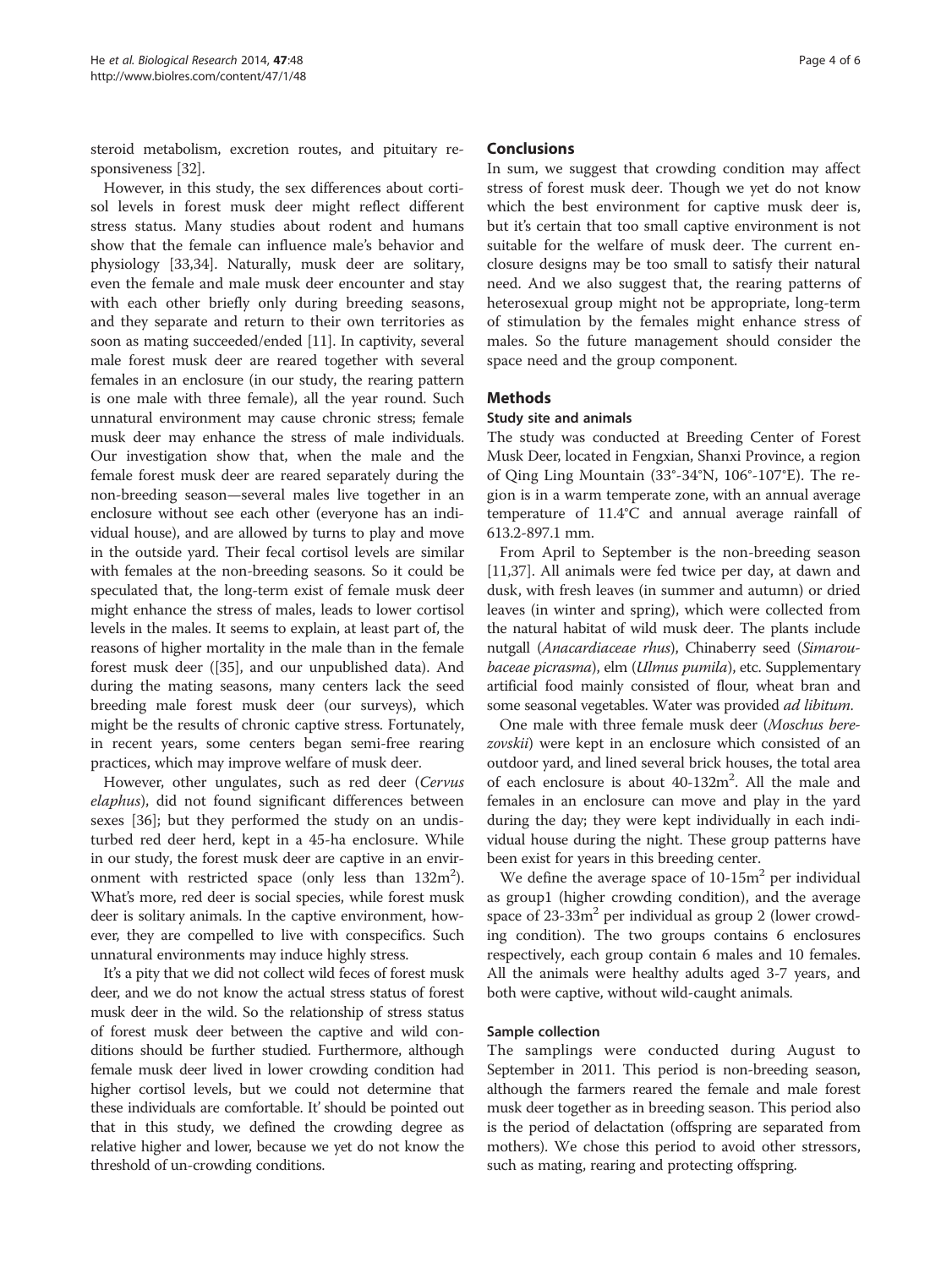<span id="page-4-0"></span>Feces were collected every other day for each subject for two weeks. Every afternoon at 19:00-20:00 P.M, the raiser cleaned feces out of the individual house, so we can collect fresh feces (defecate during the night) for each individual at the next morning. The feces were collected at 6:00 to 8:00 A.M. and stored frozen at -20°C immediately after collection. The Sampling collection was carried out by the raiser instead of the researchers in order to decrease stress response.

The fecal sampling (non-invasive method) was carried out under the authority of a scientific permit issued by Shanxi Forestry Bureau, Shanxi, China. Our sampling method is non-invasive, that we only collected animal's feces.

#### Fecal cortisol extraction and determination

Fecal cortisol was extracted as previously described with little changes [\[37](#page-5-0)]. Briefly, frozen samples were thawed at the room temperature, and the feces were homogenized in a grinder. Then, 0.5 g of feces was mixed with 5 ml of 90% methanol in a 15-ml glass tube and extracted using a "water bath" at 60°C for 20 min. All tubes were then centrifuged at 2500 rpm for 20 min and the supernatant was recovered. An additional 5 ml of 90% methanol was added to the fecal pellet, which was then vortexed for 1 min. and centrifuged at 2500 rpm for 15 min. The supernatants were recovered. The combined supernatants were dried, re-dissolved in 1 ml methanol and the solution was kept at −20°C until assayed.

Fecal cortisol quantitative diagnostic kits were obtained from Shanghai Yueyan Biological Technology Co., Ltd., Shanghai, China. The assays were performed according to the manufacturer's directions. Sensitivity parameters are as followers, sensitivity is  $\leq 5.0$  ug/ml, intra-assay CV is <7% and the inter-assay CV is <8.5%, no cross reaction.

For each feces, water content was calculated (dry in the oven at 65°C for 8 h) and was used to adjust the final fecal cortisol concentrations (FCC), so the unit of the FCC was transformed from ug/ml to ug/g.

#### Data analysis

FCC is reported as the baseline mean  $\pm$  standard error of the mean. Individual baseline means were calculated for each animal using an iteration process where all peak values two standard deviations above the mean were excluded and means were recalculated until extreme values were excluded [\[38\]](#page-5-0).

Assumptions of normality were checked by examining normal probability plots and calculating a Kolmogorov-Smirnov statistic. An independent-samples t-test was used to analyze sex and crowding effects. For all analyses, significance was set at the 0.05 level. Statistical analyses were conducted using SPSS Version 18.0 for Windows. Figure was drawn using Origin 8.0.

#### Competing interests

The authors declare that they have no competing interests.

#### Authors' contributions

LH and WXW carried out the sample collection, hormone detection, data analysis and drafted the manuscript. LHL participated in the design of the study and carried out the data analysis and drafted the manuscript. GL participated in the design of the study and carried out same collection. BQL participated in the sample collection and data analysis. SQL and LQ participated in the design of the study and performed the statistical analysis. DFH, who is the corresponding author, conceived of the study and participated in its design and coordination and helped to draft the manuscript. All authors read and approved the final manuscript.

#### Acknowledgements

We thank the Breeding Center of Forest musk deer in Shanxi Province, and Mr. Shu-min Chen for their help and support. This work was financed by Species Salvation Program of Department of Fauna and Flora and Nature Reserve Management, State Forestry Administration of China (No. musk deer 2013).

#### Author details

<sup>1</sup> Laboratory of Non-invasive Research Technology for Endangered Species, College of Nature Conservation, Beijing Forestry University, No. 35 Tsinghua East Road, Haidian District, Beijing 100083, China. <sup>2</sup>Key Laboratory of Species Diversity Application and Control in Xinjiang, Urumqi, Xinjiang Normal Univesity, Xinjiang 830054, China. <sup>3</sup>Breeding Centre of Forest Musk Deer in Pientzehuang, Baoji 721000, China. <sup>4</sup>Present address: Xinjiang Normal University, NO.102, the Xinyi Road, Urumqi, Xinjiang 830054, China. <sup>5</sup>Present address: Beijing Natural History Museum, No.126, the South Street, Dongcheng District, Beinjing 100050, China.

#### Received: 23 July 2014 Accepted: 12 September 2014 Published: 29 September 2014

#### References

- 1. Dickens MJ, Delehanty DJ, Michael Romero L: Stress: an inevitable component of animal translocation. Biol Conserv 2010, 143(6):1329–1341.
- 2. Mason GJ: Species differences in responses to captivity: stress, welfare and the comparative method. Trends Ecol Evol 2010, 25(12):713–721.
- 3. Manning A, Dawkins MS: An Introduction to Animal Behaviour. Cambridge: Cambridge University Press; 1998.
- 4. Morgan KN, Tromborg CT: Sources of stress in captivity. Appl Anim Behav Sci 2007, 102(3–4):262–302.
- 5. Mcewen BS: Protection and damage from acute and chronic stress: allostasis and allostatic overload and relevance to the pathophysiology of psychiatric disorders. Ann NY Acad Sci 2004, 1032(1):1–7.
- 6. Teixeira CP, De Azevedo CS, Mendl M, Cipreste CF, Young RJ: Revisiting translocation and reintroduction programmes: the importance of considering stress. Anim Behav 2007, 73(1):1–13.
- 7. Dhabhar FS, MCewen BS: Acute stress enhances while chronic stress suppresses cell-mediated immunity in vivo: a potential role for leukocyte trafficking. Brain Behav Immun 1997, 11(4):286–306.
- 8. Gouin JP, Hantsoo L, Kiecolt-Glaster JK: Immune dysregulation and chronic stress among older adults: a review. Neuroimmunomodulat 2008, 15(4–6):251–259.
- 9. Green MJ: The distribution, status and conservation of the Himalayan musk deer (Moschus chrysogaster). Biol Conserv 1986, 35(4):347–375.
- 10. Green M: Scent-marking in the Himalayan musk deer (Moschus chrysogaster). J Zool Series B 1987, 1(4):721–737.
- 11. Sheng HL, Liu ZX: The musk Deer in China. Shanghai: The Shanghai Scientific & Technical Publishers; 2007.
- 12. Mason GJ, Cooper J, Clarebrough C: Frustrations of fur-farmed mink. Nature 2001, 410(6824):35–36.
- 13. Sassenrath E: Increased adrenal responsiveness related to social stress in rhesus monkeys Horm. Behav 1970, 1(4):283–298.
- 14. Mendoza SP, Coe CL, Lowere EL, Levine S: The physiological response to group formation in adult male squirrel monkeys. Psychoneuroendocrinology 1978, 3(3):221–229.
- 15. Perret M, Predine J: Effects of long-term grouping on serum cortisol levels in Microcebus murinus (Prosimii). Horm Behav 1984, 18(3):346-358.